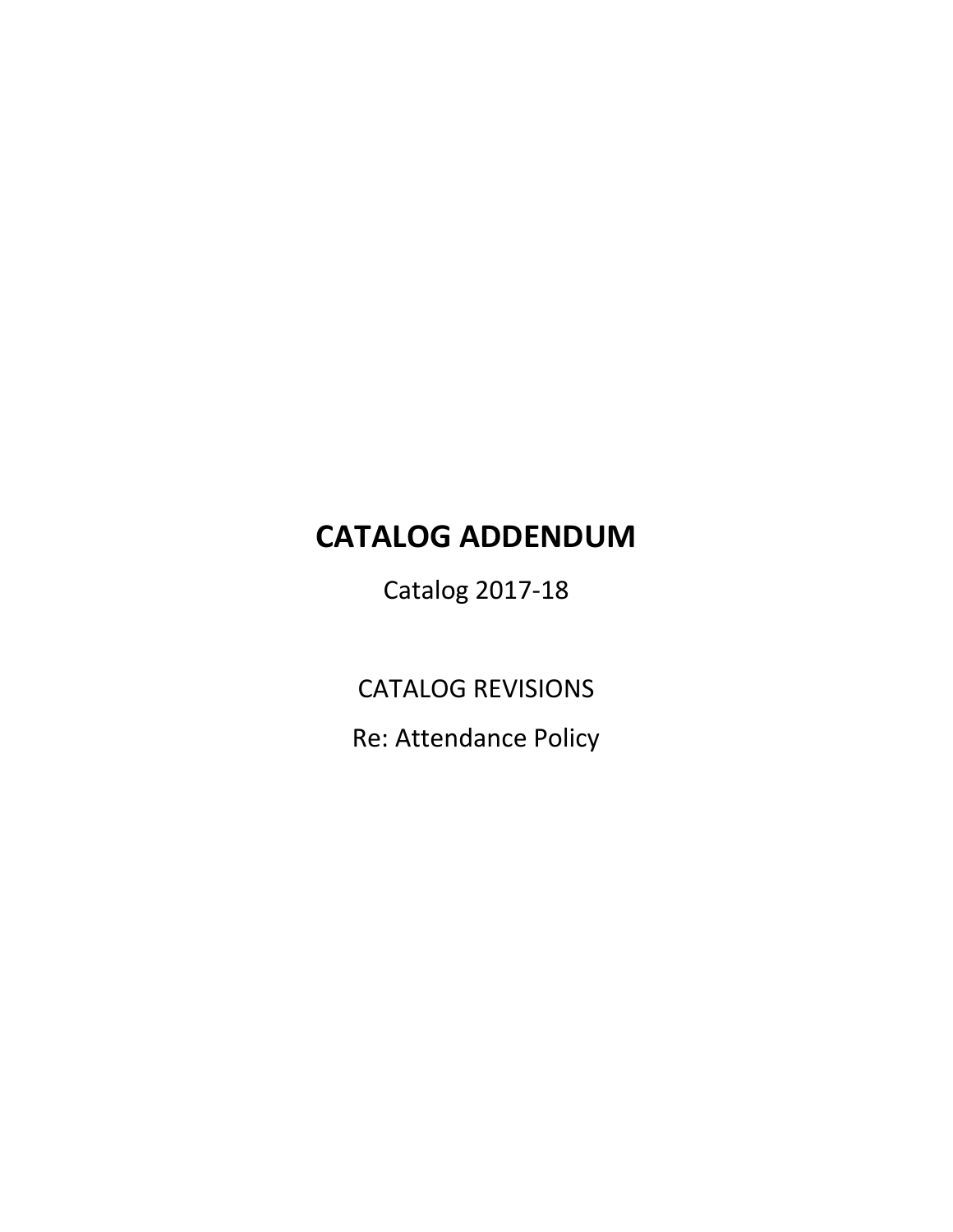## Page 167 Edited version of Attendance Policy

## **Attendance Policy**

Student success in college is dependent upon full participation in class activities. Because classroom activities are intended to help students learn, it is expected that students will attend all class meetings and activities. Students are expected to be on time for each session and/or log in regularly, have the required textbook and materials, and make satisfactory progress in the class. If students must be absent, they should make arrangements in advance with their instructors. Students are responsible for notifying instructors of any absence.

Withdrawal from a course may affect a student's financial aid. It is the student's responsibility to attend and actively participate to make sure they maintain financial aid eligibility.

Procedural Clarifications:

All instructors will maintain attendance as required for reporting. For lecture/blended courses:

- Excessive unexcused absences are defined as missing more than 20% of the total scheduled meeting times for the course.
- Students who have missed more than 20% of the total scheduled meeting times for the course and are not passing will be withdrawn by the instructor.

For online courses:

- Students must actively participate by submitting an academic activity at least once per week.
- Students who are not actively participating, missing more than 20% of the course and who are not passing will be withdrawn by the instructor.
- Simply logging in to the online course does not meet the requirement for active participation.

For students only in online courses:

 Students are required to actively participate by submitting an academic activity. Students who do not actively participate for 14 consecutive days risk losing all or part of their financial aid.

If a student is withdrawn by the instructor a "WT" (withdrawn by teacher) will be recorded on his/her permanent record. An instructor cannot withdraw a student who is regularly attending for below average performance. A faculty member cannot withdraw a student after the published last day to withdraw. Any exceptions to this policy must be approved by the Dean.